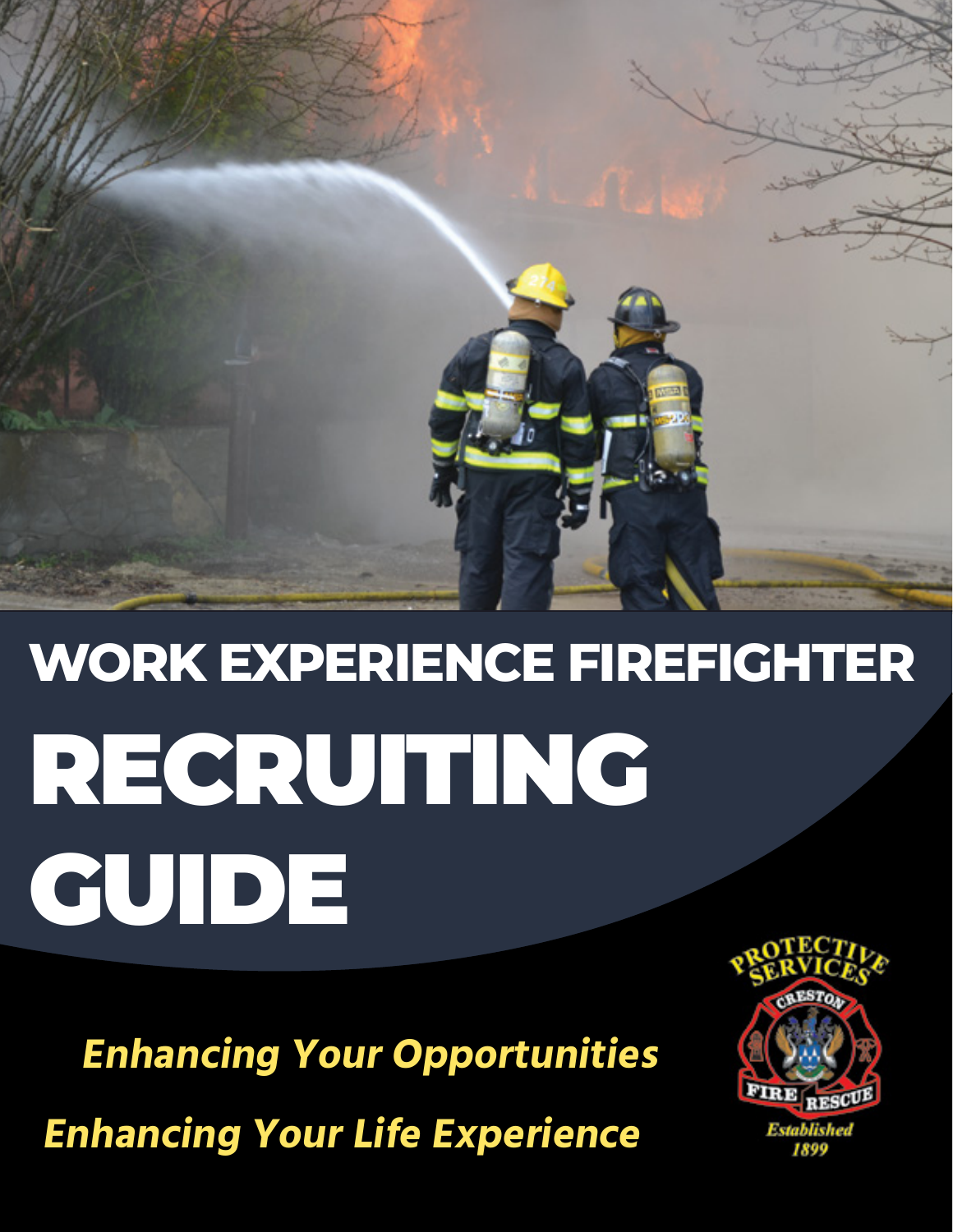# OUR PROGRAM

#### **Firefighter Work Experience Program (WEP)**

Being a WEP firefighter provides knowledge and experience that fire departments look for in new recruits. This challenging and rewarding opportunity offers you the ability to maintain and enhance your previously acquired skills while responding to emergencies or performing required station duties.

#### **Program Structure**

A 12 month commitment to the work expereince program program is required, with the exception of those hired to a career fire department during their program. Daily duties of the WEP firefighter is balanced between, but not limited to: fire surpression, technical rescue, medical response, fire prevention, public education, company fire inspections, pre-planning, maitenence duties of equipment and fire station, as well as participating in community events.

WEP firefighters work a standard daytime shift routine Monday to Friday and are scheduled for duty coverage on weekends on a rotational basis.

#### **Opportunities & Rewards**

 $\rightarrow$  Specialized WEP training evaluations Regular training sessions with department Accredited certification courses Assist in providing training to fire fighters, and Personal developmental education

- WEP firefighters are remunerated for response to emergencies, attendance to regularly scheduled training, and standby duties.
- WEP firefighters receive \$2400 which can be taken in form of education allowance or monthly stipend to assist with living expenses.
- A complimentary pass to the Creston and District Community Centre for swimming and gym is provided to WEP firefighters to help maintain physical fitness and offer a form of recreation.
- Additional accredited certification programs enhancing training and education for career development.
- WEP firefighters are provided with living accomodation during the program, including a private lounge with TV and internet access.
- Professional training in personal development with resume writing and interview techniques.





#### TRAINING PROGRAM

Enhancing and maintaining your skills to provide you an edge in your career search is our priority.

WEP firefighters are mentored by experienced fire officers daily through shift routines and training sessions. This repitituous routine in training training will help you build upon the skills acquired during your fire academy.

#### You will participate in:

You will also have self-directed training opportunities from the department with your training allowance for programs offered by the College of the Rockies, Justin Insititute of British Columbia, and other hosted training events within the region.

#### CERTIFICATE COURSES MAY INCLUDE:

- **Strategies and Tactics**
- **Fire Service Instructor I**
- **Emergency Scene Traffic Control**
- **Rapid Intervention Team**
- **Emergency Vehicle Operator (NFPA 1002)**
- **ICS 100 & 200**
- **Vehicle Extrication**
- **Confine Spaced**
- **Fire Officer 1**
- **First Responder Level III w/ AED**

Within the program WEP firefighters certify to Emergency Medical Assistant First Responder Level 3 with spinal and AED endorsements.

WEP firefighters have the opportunity to share their previous acquired skills through development of lesson plans and drills to challenge the paid-on-call fighters.

Specific to WEP firefighters, instruction in resume writing and interview skills will be provided to help set you apart. This personal development gives you the tools to become noticed through the hiring process.

Physical fitness programs are also assigned as part of your training to ensure your fitness matches the career expectations.

The picturesque Creston Valley provides for an incredible backdrop with challenging terrain for rope rescue training exercises. This picture to the right is of the "Canyon" above the Goat River in the Creston Valley.

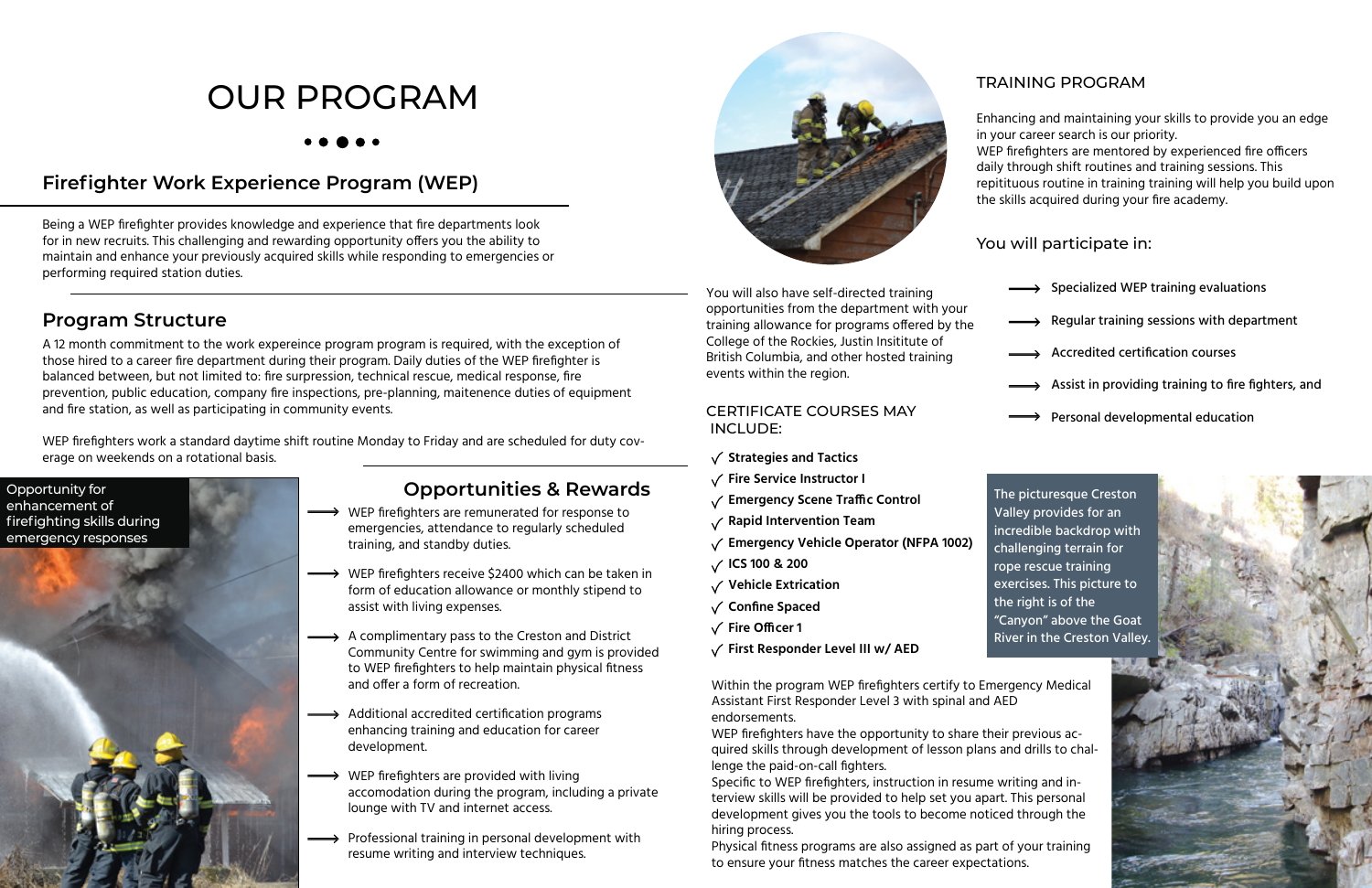

#### WHY BECOME A WEP FIREFIGHTER?

In our 'Guide to Applications' we (VFRS) state, under the preferred qualifications that practical experience transferable to areas of firefighting will enhance your application. I think that the WEP programs provide that practical experience to applicants which builds on the minimum qualifications. In addition, the preferred qualifications do refer to a number of fire service related courses and training programs which are offered to the WEP candidates by certain WEP programs. These again, enhance an applicant's application beyond the basic minimum qualitifications.  $\bigl(\begin{smallmatrix} \cdot & \cdot & \cdot \\ \cdot & \cdot & \cdot \end{smallmatrix}\bigr)$ <sup>"</sup>

#### Testimonial From Assistant Chief Marohn, Vancouver Fire and Rescue Services

- Kiran Marohn, BBA, CPA, CGA Assistant Chief, Recruitment/Outreach, FLSE & Professional Standards Vancouver Fire Rescue Services

A career in the fire service is exciting, challenging, diverse, and fulfilling. It truly is the "Best Job in the World," which is with it also one of the most competitive job markets. Those who aspire to become a career firefighter are unique individuals that thrive on teamwork, helping others, and contributing to their community.

Large career departments receive thousands of applications of aspiring firefighters, and in the majority of cases lack any job related work experience. This also becomes a gap between graduating from a fire academy and application in-in takes that let your skills diminish.

Our program is designed to give fire academy graduates additional training and the experience of working full time as a firefighter. This expereince builds not only additional firefighting skills but provides life skills crucial to being able to present yourself as the best candidate during interview stages.

You will get to work full time as a firefighter, performing daily shift routines, live at the fire station and have an opportunity to respond to approximately 500 emergency incidents per year. You will get an opportunity to have physical and nutritional training that builds habits that are important to a life-long career in the fire service. Career fire services strive to have the "Best of the Best" and place heavy emphasis on lifestyle to have a healthy work force.

You will have an edge on the competition in the recruiting process when you begin applying. Recruiters in larger centres, such as Vancouver Fire Rescue, have emphasised the value of having candidates who can show relevant experience in the fire service and demonstrate their commitment to the fire service. The combination of work experience and personal development assists you in becomning a full package during recruitment processes, giving you confidence in being able to sell yourself as being the best candidate to the minicipality.



#### CRESTON FIRE RESCUE

Creston Fire Rescue is steeped in over 100 years of serving residents within the Creston Valley. The department has three full time staff and one dedicated administrative assistant to compliment a 30 member paid on-call staffing.

Like many fire services, Creston Fire Rescue is very diverse in service provision providing fire surpression, auto extrication, rope rescue, hazardous materials, medical response and fire life safety programs.

With over 500 emergency responses per year, firefighters respond to over 300 medical responses, 120 fire related responses, and 80 rescue incidents. Creston Fire Rescue not only provides fire and rescue response to the town of Creston, but to surrounding communities in the Creston Valley. In West Creston there is a satellite fire station that provides fire protection services.



Creston Fire Rescue works with two other fire departments, Canyon-Lister Fire Department and Wynndel-Lakeview Fire Department through automatic aid agreements, responding an engine and water tender to all fire emergencies. The fire rescue services also provides high angle rope rescue, road rescue, and hazardous materials response to a large portion of the Creston Valley, covering approzimately 200 km of provincial highways.

The fire rescue services are modernized fire departments in equipment, fire apparatus, and training facilities.

Fire apparatus utilized in the valley range from engines, a 100 foot mid-mount aerial platform, water

tenders, rescue trucks, and support units. Located in municipal boundaries is a training facility with classroom, smole trailer, and four storey live fire training building. On site there are additonal fire and rescue training props with continues site development to provide critical training to service provision within the Creston Valley.



**200 km of highway within the Creston Valley has the Fire Rescue Services responding to approximately 80 rescue related incidents each year. With the steep terrain, many MVIs require technical rope rescue response.**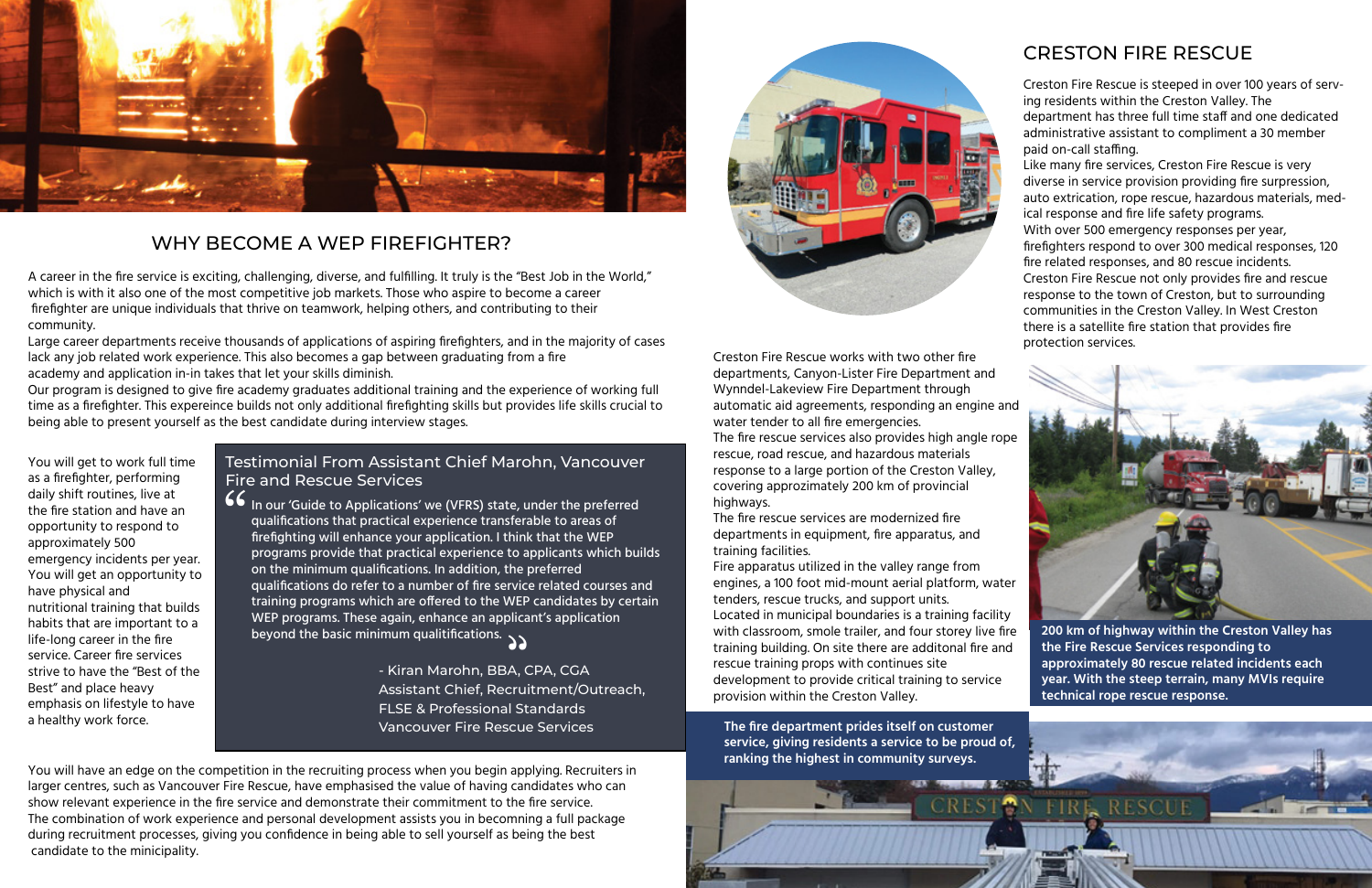### THE TOWN OF CRESTON

The Town of Creston is a small, welcoming community of 5,300 residents in the scenic Kootenay region of the province. The Creston Valley has nearly 12,000 residents, including the Town of Creston.

Creston is a friendly, hard-working community that thrives on strong agriculture, forestry, and tourism industries. Creston is also home to Columbia Brewery, the makers of Kokanee beer products. The Creston Valley is a tremendous outdoor adventure destination that features nearby access to hiking, recreational fishing, mountain biking, and various water activities at Kootenay Lake.





Town and country live happily side-by-side in Creston, the commercial and business hub of the Creston Valley. In Creston there are roadside produce stands and grain elevators looking out over vast fields - right alongside fine restaurants and charming cafes, state of the art recreation facilities, theatres and galleries, cool and quirky shops, a variety of professional services, and much more.

These annual visitors are just one type of the abundance of wildlife that make their home in the beautiful Creston Valley

# CRESTON VALLEY WEP PROGRAM **DATES**





The Creston Valley boasts mild winters with average temperatures at -5 degrees Celsius and summer temperatures that soar above 30 degrees celsius.

The natural terrain that surrounds Creston provides perfect opportunities for challenging rescue training exercises.



Creston has many beautiful amenities to enjoy during your stay in the community. From a state of the art community complex, there is also a local college campus to continue your education. There is a beautiful 18 hole golf course, aquatic centre, movie theatres, and a wildlife management reserve to help fill some of the down time.



**WEP firefighters are granted a complimentary pass to the community complex which includes the aquatic center (above) and the fitness center (left).** 

As part of the program, WEP firefighters are required to volunteer within the community, such as with the local junior hockey team, schools, and community events.

**WEP firefighters have a private dorm at the fire station, designed to accomodate both men and women. This private space also has a lounge area with television and internet access.**